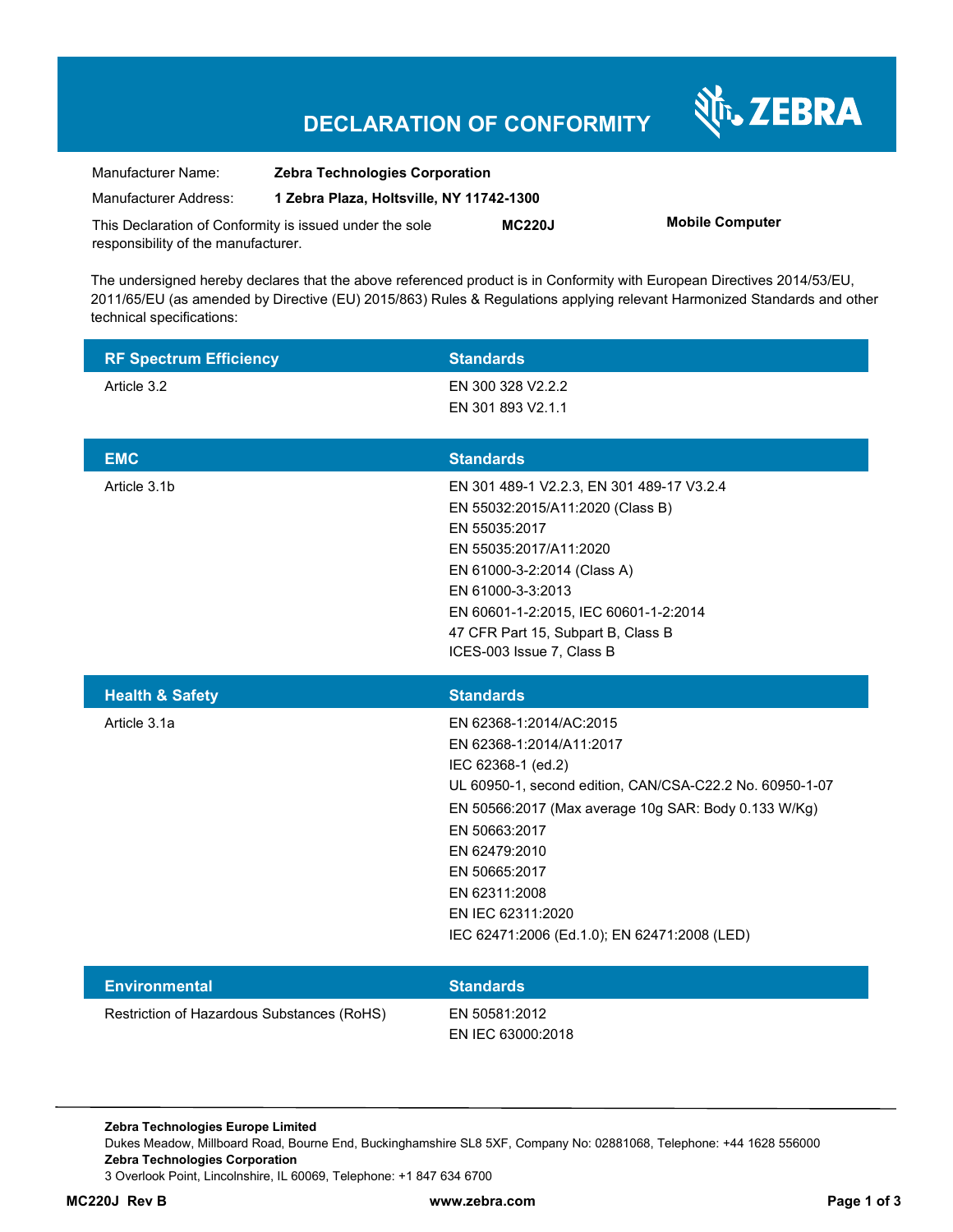

With regard to Directive 2014/53/EU, the conformity assessment procedure referred to in Article 17.2(b) and detailed in Annex III has been followed with the involvement of the following Notified Body for Articles 3.1a, 3.1b and 3.2: **CTC advanced GmbH**, Untertürkheimer Str. 6 – 10 66117 Saarbrücken, Germany

EC-Type Examination Certificate number: T818738M-01-TEC

US company representative for FCC Supplier's Declaration of Conformity (47 CFR Part 2.1071 to 2.1077) is Larry Zhou and can be reached at **larry.zhou@zebra.com**.

### **Signed on behalf of Zebra Technologies Corporation**

Place: Bourne End

*(Signature of authorized person)* Date of Affixing the CE Mark: 25 September 2020 Marco Belli Rev: B Sr. Manager, Regulatory **Date: 25 August 2021**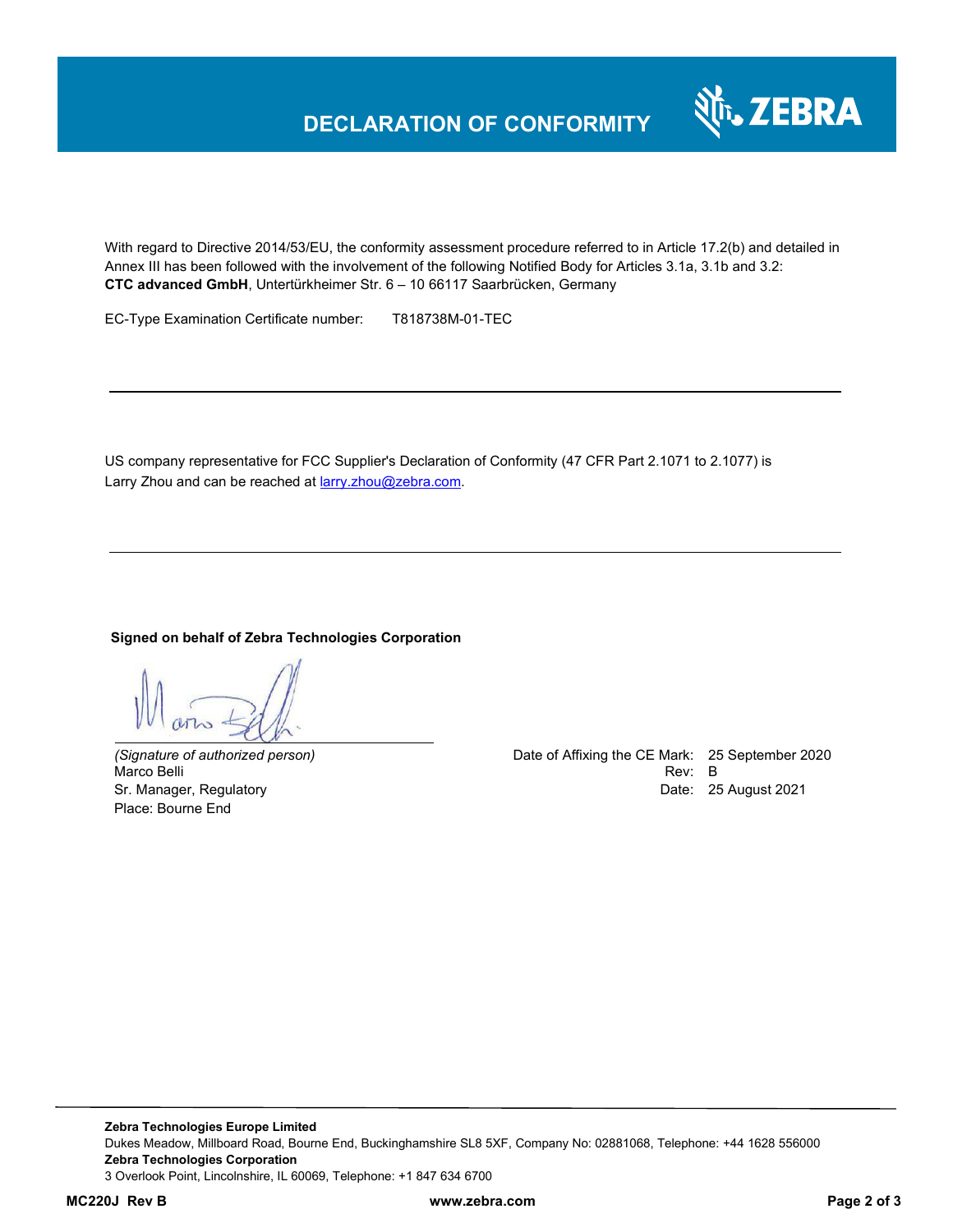

## **Appendix A**

### **EU Operating frequencies and maximum power levels**

| <b>Technology</b> | <b>Operating Frequencies/Bands</b> | <b>Maximum Transmit power level</b> |
|-------------------|------------------------------------|-------------------------------------|
| WLAN              | 2400 MHz - 2483.5 MHz              | 20dBm                               |
|                   | 5150 MHz - 5250 MHz                | 23dBm                               |
|                   | 5250 MHz - 5350 MHz                | 23dBm                               |
|                   | 5470 MHz - 5725 MHz                | 23dBm                               |
| <b>Bluetooth</b>  | 2400 MHz - 2483.5 MHz              | 10dBm                               |



The use of 5GHz RLAN throughout the EEA has the following restriction:

5.15 - 5.35 GHz is restricted to indoor use only.

#### **Accessories:**

| Description    | Model            |
|----------------|------------------|
| Battery        | BT-000418        |
| Holster        | SG-MC2X-HLSTR-01 |
| Trigger Handle | TRG-MC2X-SNP1-01 |

**Zebra Technologies Europe Limited**  Dukes Meadow, Millboard Road, Bourne End, Buckinghamshire SL8 5XF, Company No: 02881068, Telephone: +44 1628 556000 **Zebra Technologies Corporation**  3 Overlook Point, Lincolnshire, IL 60069, Telephone: +1 847 634 6700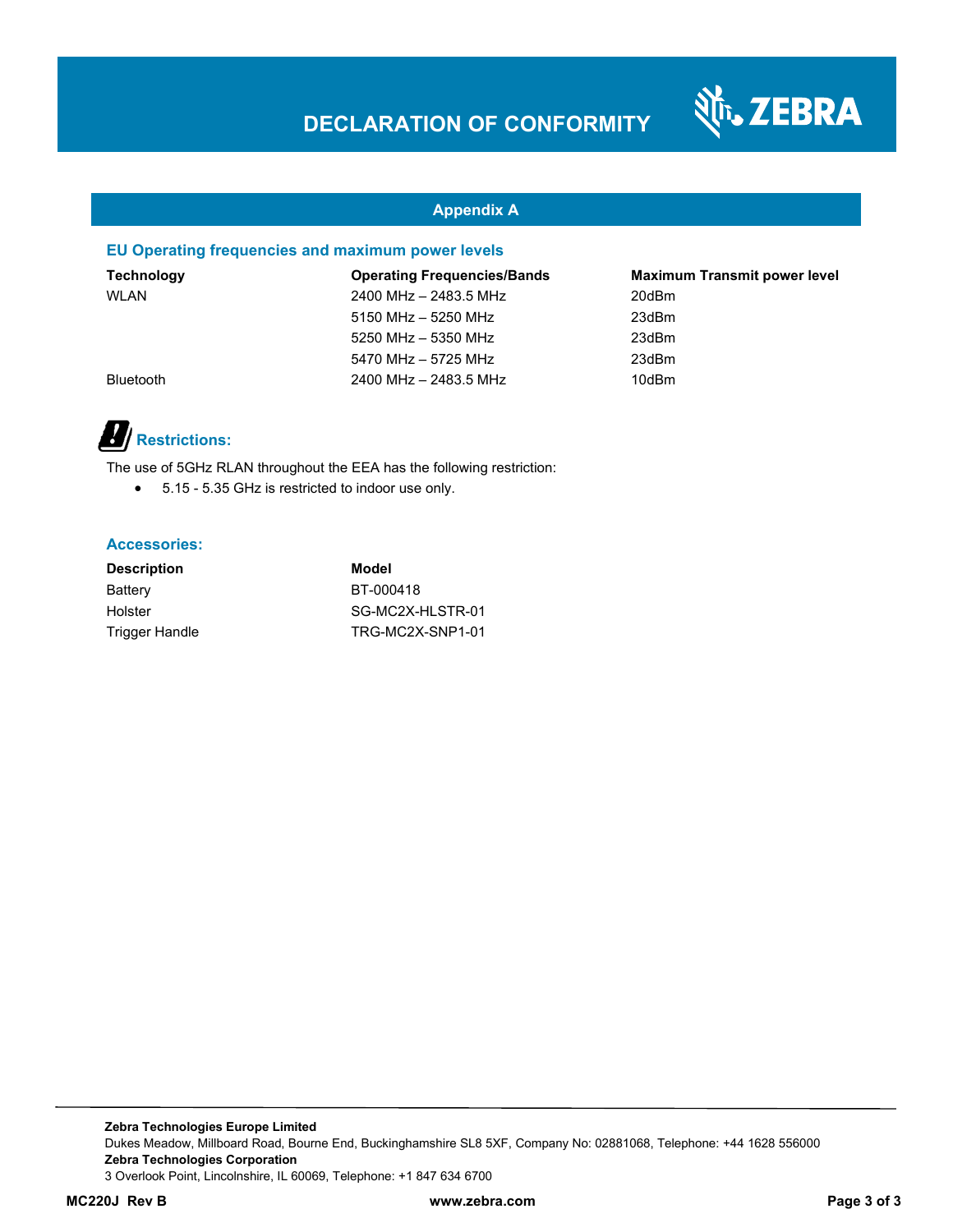# **DECLARATION OF CONFORMITY**



### **Appendix B**

## **Regulatory Markings MC220J**

| $IR!$ C-25949                                                                                                                      | <b>ANATEL</b><br>01413-21-08726                                                                                               |                                                                                                                                                                                                                                                    |
|------------------------------------------------------------------------------------------------------------------------------------|-------------------------------------------------------------------------------------------------------------------------------|----------------------------------------------------------------------------------------------------------------------------------------------------------------------------------------------------------------------------------------------------|
| Argentina                                                                                                                          | <b>Brazil</b>                                                                                                                 | <b>Belarus</b>                                                                                                                                                                                                                                     |
| ertified for use in Hong Kong<br>經驗證可在香港使用<br>Certificate No. 證書號碼<br>HK0012102483<br>訊事務管理局<br><b>COMMUNICATIONS</b><br>AUTHORITY | Approval numbers must be listed<br>NO. 71606/SDPPI/2020<br><b>PLG. ID 3788</b><br>NO. 71438/SDPPI/2020<br><b>PLG. ID 4773</b> | מספר אישור אלחוטי של משרד התקשורת 51-76364<br>אסור להחליף את האנטנה המקורית של המכשיר ולא<br>לעשות בו כל שינוי טכני אחר<br>מספר אישור אלחוטי של משרד התקשורת 76365-51<br>אסור להחליף את האנטנה המקורית של המכשיר ולא<br>לעשות בו כל שינוי טכני אחר |
| <b>Hong Kong</b>                                                                                                                   | Indonesia                                                                                                                     | <b>Israel</b>                                                                                                                                                                                                                                      |
| This product has been<br><b>Type Approved by Jamaica</b><br>SMA-MC220J                                                             | RGMG/03A/0820/S(20-3181)                                                                                                      | NOM<br>IFETEL: RCPZEMC21-0748                                                                                                                                                                                                                      |
| Jamaica                                                                                                                            | <b>Malaysia</b>                                                                                                               | <b>Mexico</b>                                                                                                                                                                                                                                      |
| <b>AGREE PAR L'ANRT MAROC</b><br>Numéro d'agrément:<br>MR00026157ANRT2020<br>Date d'agrément: 28/10/2030                           | Connection and use of this communications<br>equipment is permitted by the Nigerian<br><b>Communications Commission</b>       | <b>OMAN-TRA</b><br>TRA/TA-R/1206/21<br>12/08/2021                                                                                                                                                                                                  |
| <b>Morocco</b>                                                                                                                     | <b>Nigeria</b>                                                                                                                | Oman                                                                                                                                                                                                                                               |
| Approved by FTA (2020)<br>Paki stan Telecom Authority                                                                              | <b>CONATEL</b><br>RN: 2020-11-I-0820                                                                                          | 뮏<br>Commiss <sup>I</sup><br><b>Type Approval Number:</b><br>ESD-RCE-2024278                                                                                                                                                                       |
| Pakistan                                                                                                                           | Paraguay                                                                                                                      | <b>Philippines</b>                                                                                                                                                                                                                                 |

**Zebra Technologies Europe Limited**

Dukes Meadow, Millboard Road, Bourne End, Buckinghamshire SL8 5XF, Company No: 02881068, Telephone: +44 1628 556000 **Zebra Technologies Corporation** 

3 Overlook Point, Lincolnshire, IL 60069, Telephone: +1 847 634 6700